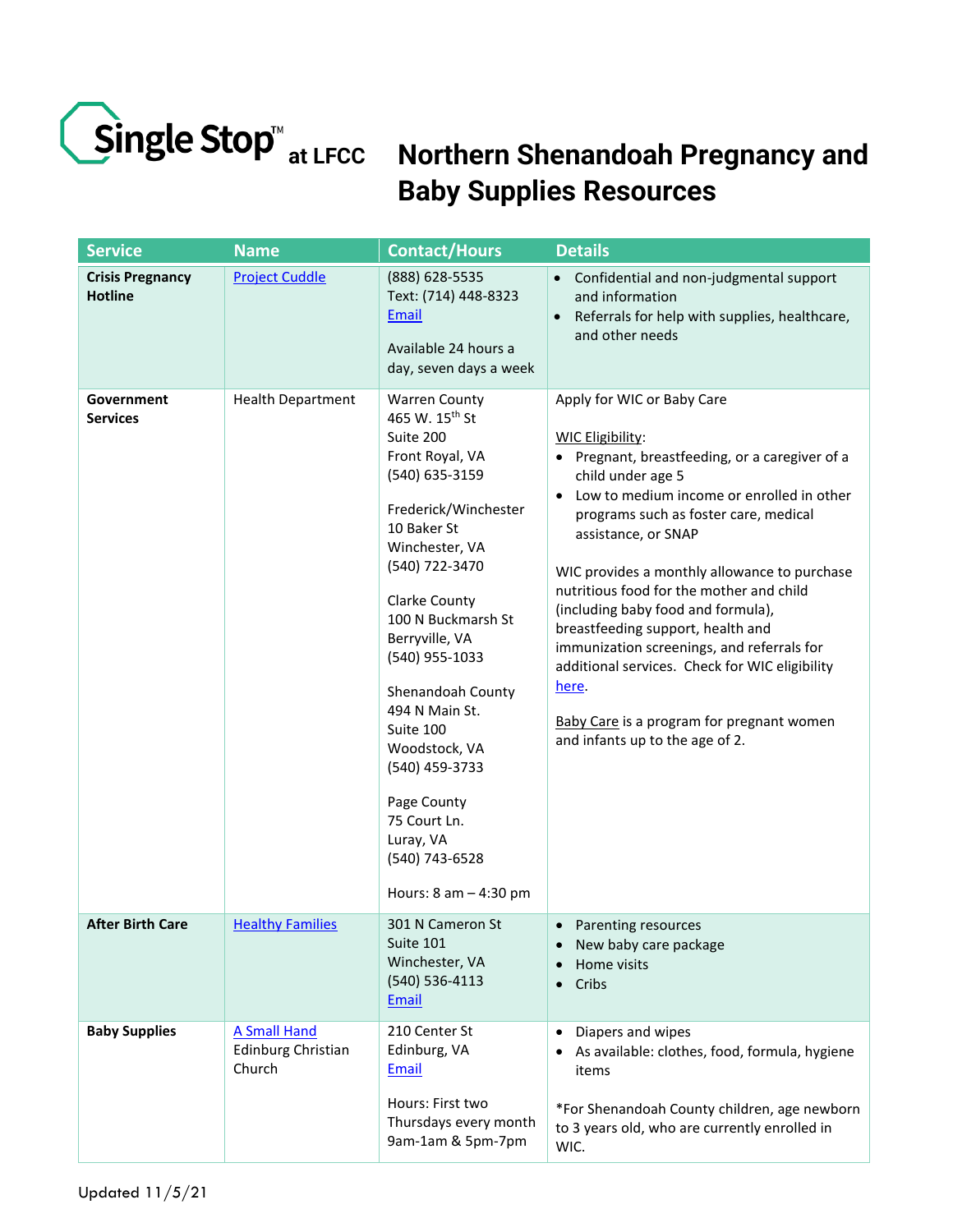

## **Northern Shenandoah Pregnancy and at LFCC Baby Supplies Resources**

| <b>Service</b>                        | <b>Name</b>                                                                                                | <b>Contact/Hours</b>                                                                                                                                                                                                                                              | <b>Details</b>                                                                                                                                                                                                                                                                                                                                                                                                                         |
|---------------------------------------|------------------------------------------------------------------------------------------------------------|-------------------------------------------------------------------------------------------------------------------------------------------------------------------------------------------------------------------------------------------------------------------|----------------------------------------------------------------------------------------------------------------------------------------------------------------------------------------------------------------------------------------------------------------------------------------------------------------------------------------------------------------------------------------------------------------------------------------|
| <b>Baby Supplies</b>                  | <b>C-CAP</b>                                                                                               | 112 S Kent St.<br>Winchester, VA<br>(540) 662-4318                                                                                                                                                                                                                | Clothing and shoes<br>$\bullet$<br><b>Diapers</b><br>$\bullet$<br>Children's books<br><b>Breast pumps</b><br>$\bullet$<br>Linens and blankets<br>$\bullet$<br>New clients must provide:<br>Proof of residency (lease, rent receipt, or<br>٠<br>utility bill)<br>Photo ID<br>$\blacksquare$<br>Proof of income (pay stub)<br>Children's birth certificates<br>٠<br>Homeless recipients may receive exemptions<br>for requirements.      |
| <b>Breast Pump</b><br><b>Supplies</b> | <b>Insurance Covered</b><br><b>Breast Pumps</b>                                                            | (888) 510-5100                                                                                                                                                                                                                                                    | Breast pumps shipped to your home, covered<br>by insurance. Accepts a wide variety of<br>insurance plans.                                                                                                                                                                                                                                                                                                                              |
| <b>Child Safety Seat</b>              | <b>Virginia Department</b><br>of Health Safety Seat<br><b>Distribution and</b><br><b>Education Program</b> | To apply and schedule<br>a training appointment:<br><b>Clarke County</b><br>(540) 955-1033<br>Frederick County/<br>Winchester<br>(540) 722-3470<br>Page County<br>(540) 743-6528<br>Shenandoah County<br>(540) 459-3733<br><b>Warren County</b><br>(540) 635-3159 | To qualify for a free child safety seat or booster,<br>applicants must be:<br>Eligible for WIC, Medicaid or FAMIS<br>$\bullet$<br>A resident of Virginia<br>A custodial parent, legal guardian, or foster<br>parent of a child who is 7 years old or<br>younger or is in the last trimester of<br>pregnancy<br>Must attend a safety seat installation and use<br>class in its entirety and sign a waiver of liability<br>release form. |
| <b>Family Assistance</b>              | Page One                                                                                                   | 35 N Bank St<br>Luray, VA<br>(540) 743-4863<br>Email<br>Hours:<br>Mon, Tues, Thurs,<br>8:30 am - 11:30 am                                                                                                                                                         | Food Assistance<br>$\bullet$<br><b>Financial Assistance</b><br>$\bullet$<br>For Food Assistance, bring your ID.<br>For Financial Assistance, bring with you:<br>Photo ID<br>٠<br>Bills you need assistance with or rent notice<br>٠<br>Proof of income (pay stub or tax form)<br>п                                                                                                                                                     |